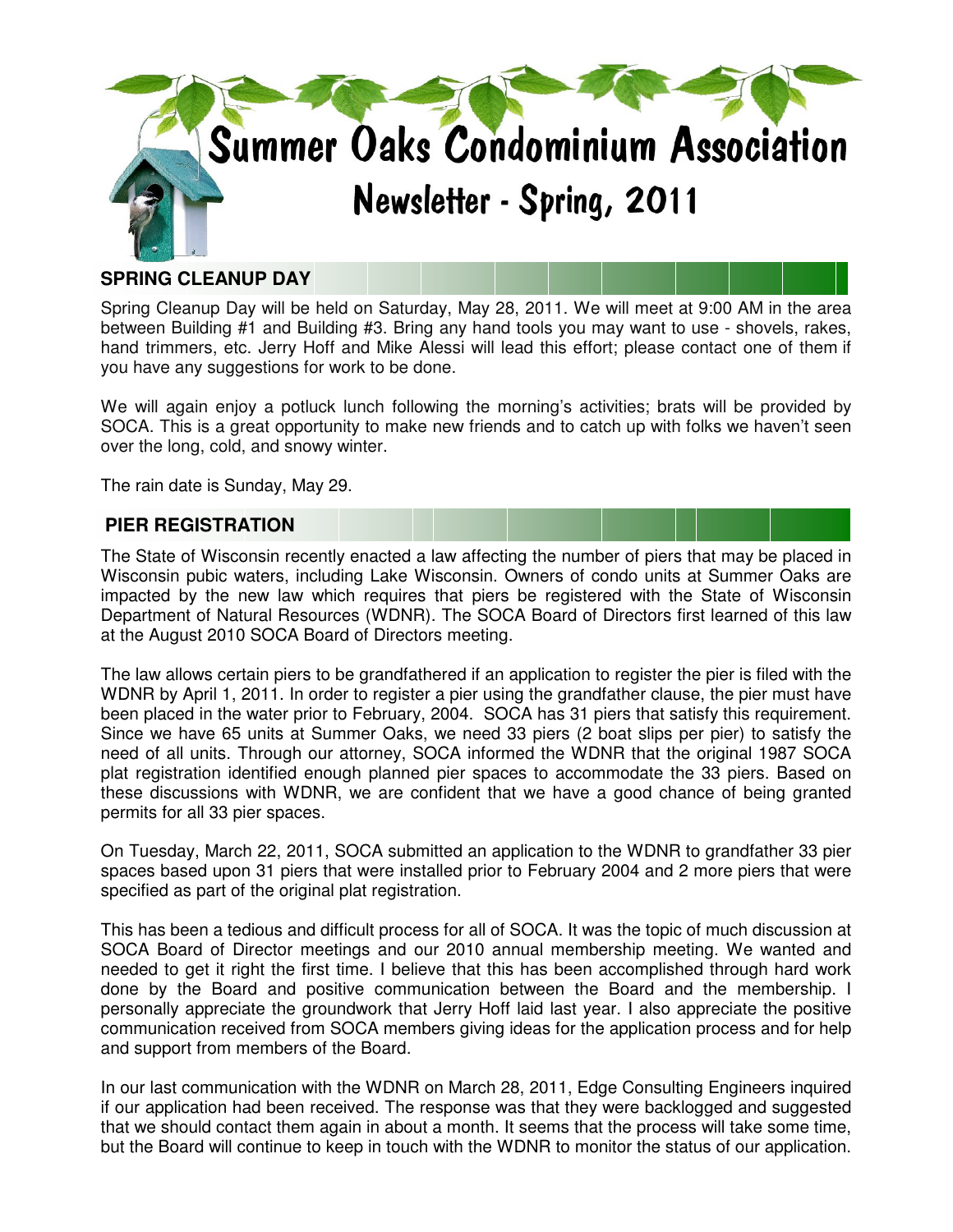## **PIER INSTALLATION**

It is clear that we will not hear from the WDNR until late in April regarding the status of our pier grandfathering application. Consequently, SOCA piers were installed in mid-April. Piers identified by owners on the pier install/remove forms have been installed.

### **WINTER TREE TRIMMING**

All tree trimming requests from owners received by Kris were completed; each owner's specific request has been invoiced to the owner. Tree trimming included lake sides of buildings 1, 8, & 9. There was a large limb growing into the roof of unit 57 and this has been rectified. Trees that potentially could cause a lift/boat issue were removed from the banks of buildings 8 & 9. Limbs hanging over the decks and roof of building #1 were removed from the lake side. Kris also had the tree trimmers thin the area by the stairway to the cove and the banks by building #1 to ensure there were no limbs hanging over the walkway to the piers.

#### **SWIMMING POOL**

Chris Hanson, the manager of the SOCA swimming pool, has provided the following information regarding owner and guest use of the pool:

The pool will be open beginning on Memorial Day weekend and close on September 25, 2011. The pool hours are 9:00 am to 10:00 pm.

It is important to understand basic safety is the primary concern for our residents and guests as they use our pool. All who use the pool should be aware of the following Issues that arose last year and do what is necessary to avoid similar occurrences this year:

- Patrons brought glass bottles into the pool area. Please plan ahead and buy aluminum or plastic containers.
- Unattended young children were in the pool area this is unsafe since we have no lifeguard, and it is contrary to SOCA policy.
- Diving into the pool is not allowed. Last year there were several close calls with people almost hitting their heads on the walls and floor of the pool.

In addition to safety, there are other issues that pool patrons should be made aware:

- Use of body oils has been clogging the sand filters; these filters are expensive to refill. Please consider this when using the SOCA pool.
- Remember that every pool patron has a responsibility for insuring that SOCA doesn't incur a liability that could ruin it for everyone. If pool patrons would each encourage and practice "common sense" self policing (not nitpicky rule enforcement), we can continue to have a nice recreational facility for everyone.

If people have issues with other pool patrons that could escalate, please call me and I will deal with it - my cell number is posted at the pool.

Have fun and have a great summer!

**Chris Hanson**